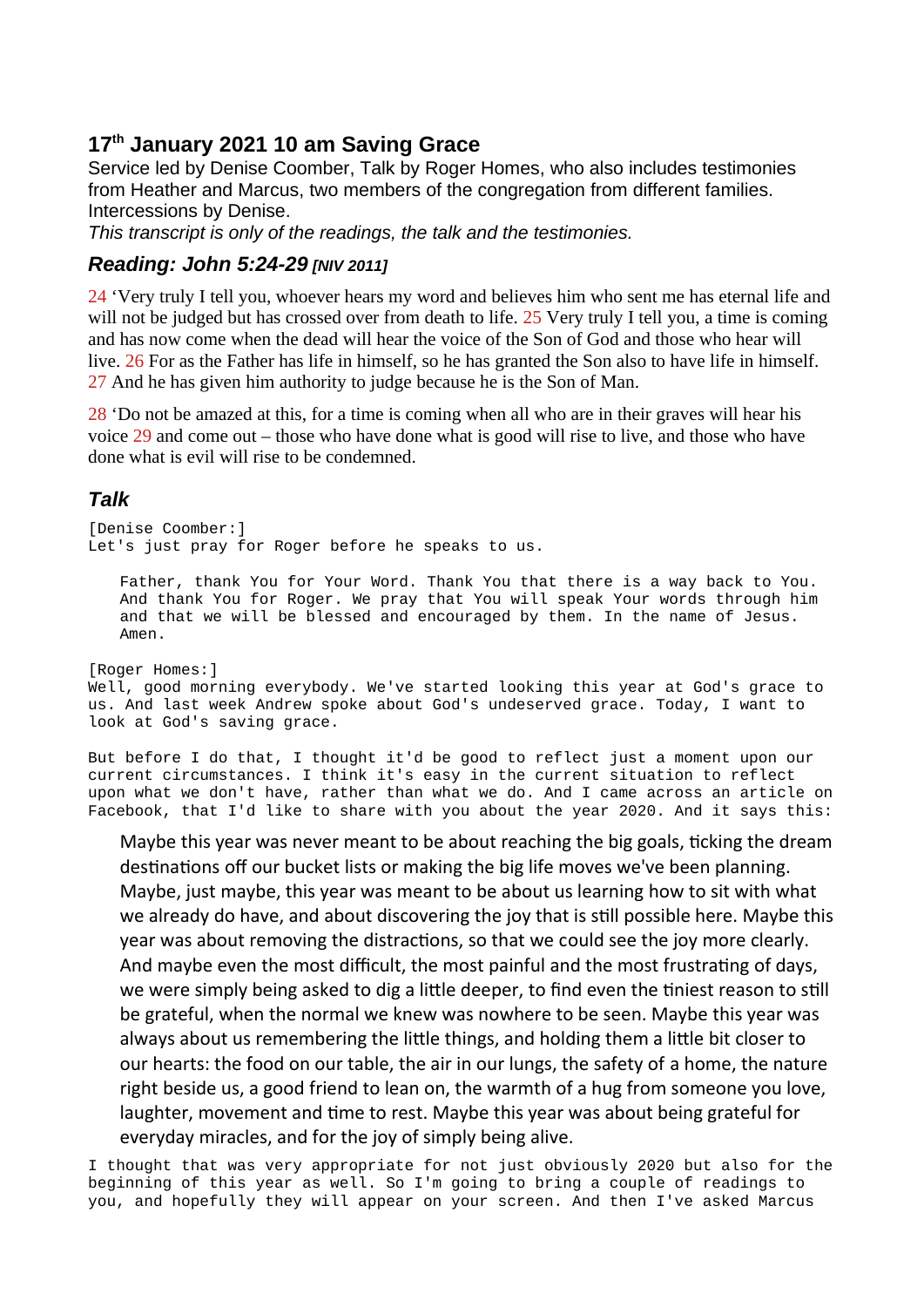to share a testimony with us about how his faith has helped him during the lockdowns that we've had. The first reading is from Romans 8, and it's starting at verse 14. It says this:

14 For all who are led by the Spirit of God are sons of God. 15 For you did not receive the spirit of slavery to fall back into fear, but you have received the Spirit of adoption as sons, by whom we cry, "Abba! Father!" 16 The Spirit himself bears witness with our spirit that we are children of God, 17 and if children, then heirs—heirs of God and fellow heirs with Christ, provided we suffer with him in order that we may also be glorified with him.

18 For I consider that the sufferings of this present time are not worth comparing with the glory that is to be revealed to us. 19 For the creation waits with eager longing for the revealing of the sons of God.

And the second reading is taken from 1 Peter, chapter 1 and starting at verse 3.

3 Blessed be the God and Father of our Lord Jesus Christ! According to his great mercy, he has caused us to be born again to a living hope through the resurrection of Jesus Christ from the dead, 4 to an inheritance that is imperishable, undefiled, and unfading, kept in heaven for you, 5 who by God's power are being guarded through faith for a salvation ready to be revealed in the last time. 6 In this you rejoice, though now for a little while, if necessary, you have been grieved by various trials, 7 so that the tested genuineness of your faith—more precious than gold that perishes though it is tested by fire—may be found to result in praise and glory and honour at the revelation of Jesus Christ.

I'll hand over now to Marcus for his testimony.

[Marcus:]

There are some familiar verses in 1 Thessalonians chapter 5, that say [GNT 16-18a, NIVUK 2011 verse 18b]

16 Be joyful always, 17 pray at all times, 18 be thankful in all circumstances. This is what God wants from you in your life in union with Christ Jesus.

I think recently I found it really important to give thanks to God, really, every day, and to give thanks to God for something that I can do, something that I have, and try and focus on that rather than things that we can't do right now. And I think that's something I've tried to include in my thinking every day, which I think has been very helpful. During lockdown I think we've all felt much more isolated and quite lonely at times. I think it's really encouraging that we can still pray for one another. And I've found that, particularly for example with my parents right now, where I've not seen my parents for some time, I've not been able to support them very much, but I can pray for them and support them in that way. My parents happen to be Christians, and I know that they tell us that they pray for our family every day, which I do find very encouraging. I think something else that's happened more recently, is I think we've all been encouraged to draw closer to God and to rely on God more on a daily basis. And I think that's been very important during such an uncertain time. I remember the verse that says, "God has said, 'Never will I leave you, never will I forsake you,'"[1](#page-1-0) which I find very encouraging.

[Roger:]

Thank you, Marcus, for that. I think it's always helpful to be reminded about being thankful in all circumstances and relying on God every day.

So I want to delve into these passages now from Romans and from 1 Peter. And the

<span id="page-1-0"></span><sup>1</sup> Deuteronomy 31:6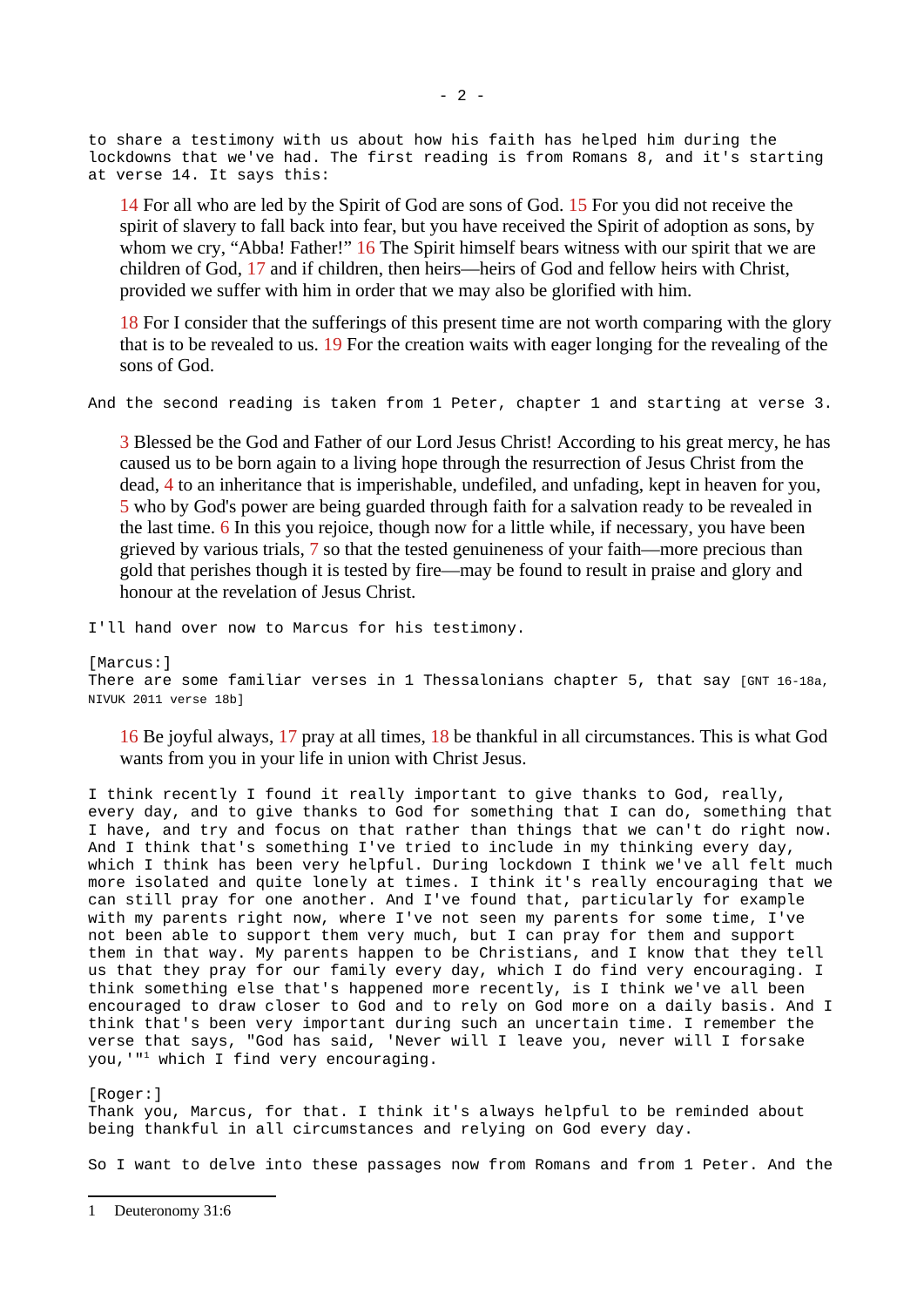passage in Romans talks about us being adopted into God's family. After Adam and Eve were cast out in the Garden of Eden, we ended up as human beings having an orphan spirit, effectively being self-reliant, and having an insecurity, trying to earn our salvation through our good deeds. Think of the story for instance of the Prodigal Son, and the older brother, who tries to earn his father's acceptance. But we do not need to live like this, we do not need to live in constant fear of not being good enough, or trying to do things to please our Heavenly Father. As adopted children we automatically have the same privileges and benefits as other children. And God sees us as heirs or co-heirs with Christ. And this gives us a security to us. We don't have to earn our own salvation. Once we've been adopted there is no chance of the process being reversed. The child takes on the new name and becomes the heir of all that the family owns. John 1 verse 12 says,

But to all who did receive him, who believed in his name, he gave the right to become children of God.

Now justification is to do with our standing before God's law, but adoption is about our relationship with God. I don't know what your earthly father is always like. I've been very privileged and fortunate to have a very kind, loving and generous father, who has been a great role model to my brother and to me, and I've always felt that if I could be half as good as him to my kids, then I would be happy. Hopefully at least a couple of his good traits have rubbed off on me. But as Christians we are no longer children of the slave woman, but of the free woman, so that we can cry out, Abba Father. And this is so different from other religions: our relationship with God is not so much about our devotion to Him as about His love for us. I do not need to do anything to earn my father's love. It is there automatically and it cannot be lost. And that's a great comfort to me. Being adopted, we leave our past behind and become members of a new family, God's family.

Secondly, out of that, I want to talk about how Christ gives us a new identity. Now the word 'identity' means our sense of self, what decides the roles that we play, and our sense of values. The fact that now we've left the European Union means that we all end up with a new passport. Rather than the magenta old passports from the European Union, we will all eventually get a blue passport, a UK passport. And I'm old enough to be able to remember when we used to have a blue passport before. When I lived abroad, I used to have to carry around with me an identity card, which basically said who I was. Quite often you got stopped by the police, or I was living by the army and asked to show that identity card. In other cultures people are more willing to accept an identity given to them by their family or their community. But in our culture we like to be independent. We like to look inside ourselves to find our own identity. So it's harder for us to accept an identity given to us from somebody else. By accepting that we are God's adopted children, made in His image, it is almost as though we have a bit of His DNA in us. This of course brings a responsibility to act in a way that brings glory to Him. As parents we like it, don't we, when our children make us proud. But we don't like it when they don't. Sometimes we might think that perhaps we've failed as parents. My kids have a habit of speaking back to me phrases that I've used on them, or copying some of my bad habits. Certainly we can often see characteristics of ourselves, or of other family members in our kids. When they do something good, we like to think they've taken after us. When they do something bad, we like to think they've taken after maybe their father or mother or the other side of the family.

1 Peter 1 verse 15 tells us that we should live lives that reflect our adoption as God's children in terms of our conduct and our behaviour. Who better to give us an identity than the One who laid down His life for us, Jesus the Good Shepherd. God gives us the opportunity to be His representatives on Earth, to walk in Christ footsteps. I've now asked Heather if she would give a brief testimony about how God saved her.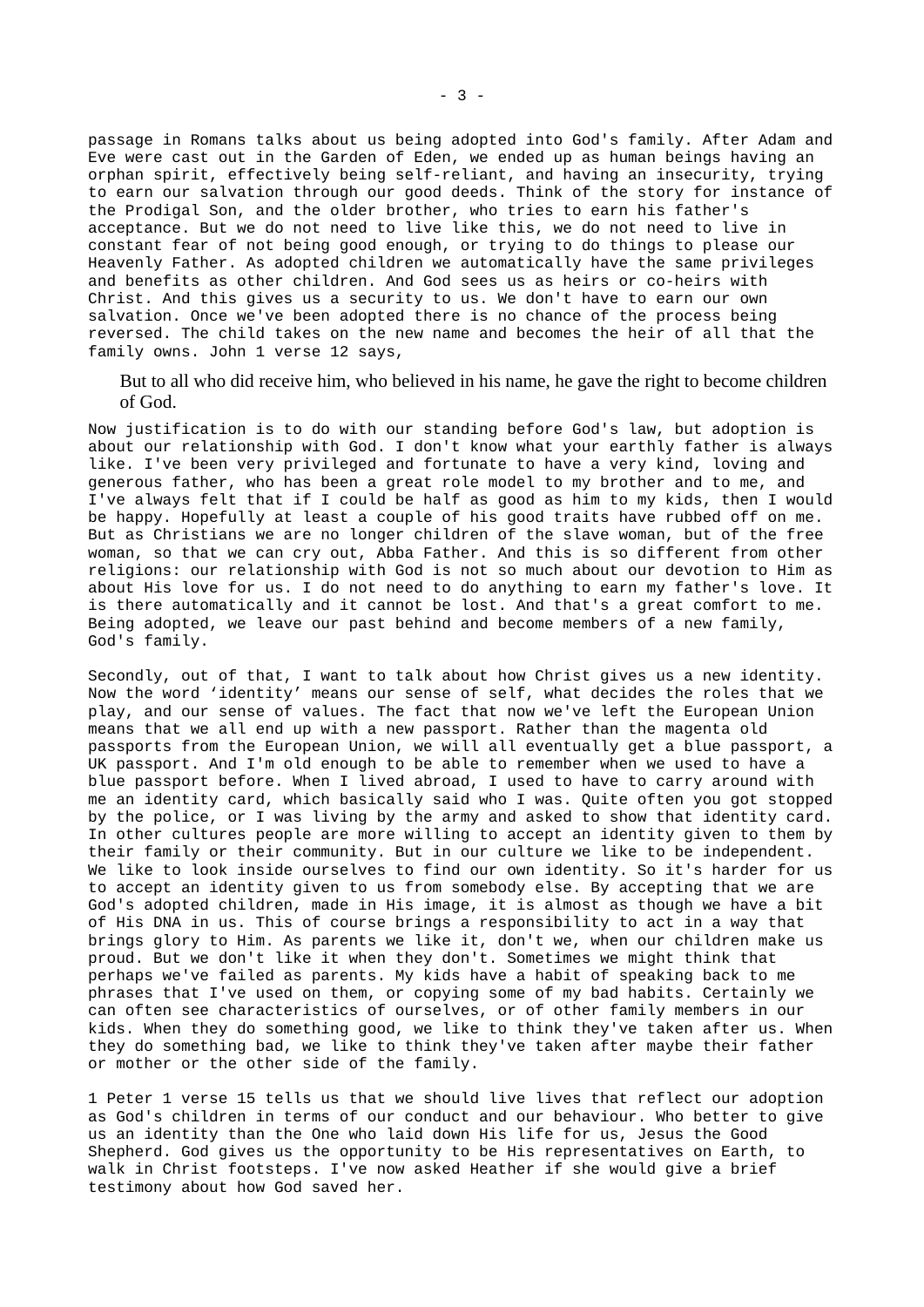[Heather:]

Yeah, I thought this morning, I'd just share in a couple of minutes my journey to faith and growing up. So, as a youngster, my parents would quite often voice out their beliefs, and my dad would often tell people that he was an atheist, whereas my mum would actually say that she did tend to believe in God, but neither of them really had any sort of conviction in any way. So growing up, I was always quite interested in what faith actually meant, but I never really got encouraged to pursue it. And then, in my early 20s, I made quite a lot of big decisions and one of them being moving from Scotland to England, and with that, giving up a job in a family business, and taking on a new job completely, and also moving in with my boyfriend and running a house, so in a space of about a matter of weeks, I made really big decisions and actually it caused me quite a lot of anxiety because I wasn't really prepared in any way to deal with the enormity of what I had done. So quite quickly, I became quite an anxious person, and actually that anxiety became quite difficult for me. And I looked for ways to get out of the anxiety. I tried hypnosis, I tried all sorts of stuff, but nothing really dealt with the anxiety in my life.

And then, one day, one of my friends invited me to a Billy Graham meeting by satellite, and I hadn't a clue who Billy Graham was, and I said, yeah, fair enough, I'll come along and I wasn't really taken by the whole evening until the very last thing that the speaker said, and he basically said, if anybody here wants God to change their life tonight, why don't you say yes to God? And that really caught my attention, and I decided, okay, I've made a real mess of my life, so actually, if I do let God take over my life and guide me and lead me, and if He really is God, He's going to make a better job of it than me. So I actually said 'yes' to God that evening. And I didn't really understand what I was committing myself to, or what the Gospel message meant. But I just know that I said, 'yes' to God from that night onwards. And as the weeks and months went on, I learned the Gospel message, I learned what it was all about. But the most important thing that I found out was that Jesus was real. And that when I prayed to Him and asked Him for help, He helped me. When I asked Him for guidance, He guided me. And it's never really changed, from that day on, I've always sought God for decisions, and even now, decisions of where I work, who I mingle with, and what I do with my time, everything, I seek God for decisions in my life now, and God is real, you know, God is real, and a lot of people look at you, like, it's really weird when you say God is real, but He is, because He lives in me. And He is a personal God, a God that cares for you, and looks into the details of your life, and helps you. So, I hope you've enjoyed my couple of minutes rambling. And thank you.

[Roger:]

Thank you very much for that, Heather. It's always good to hear testimony about how God has met people.

Finally, then, I want to say a little bit about Christ, our living hope. Now we're all living in hope for a vaccine to be rolled out soon, so that we can get to back to some kind of degree of normality. John 5, verse 24, says,

Truly, truly, I say to you, whoever hears my word and believes him who sent me has eternal life. He does not come into judgment, but has passed from death to life.

And I guess these days, we don't like talking about God's judgement, because we're frightened of offending people and causing offence. And yet people like Wesley used to preach Hellfire and brimstone. And I certainly know of people who have become Christians, mainly because of fear of Hell. Jesus who is the Saviour, is also Jesus who is the judge. And you can see that in John 5, verse 27. By accepting Jesus' death and resurrection, we have security. And we have a hope for the future, that we no longer need to fear death. And the passage from 1 Peter, when Peter was writing that particular passage was around about AD 64.